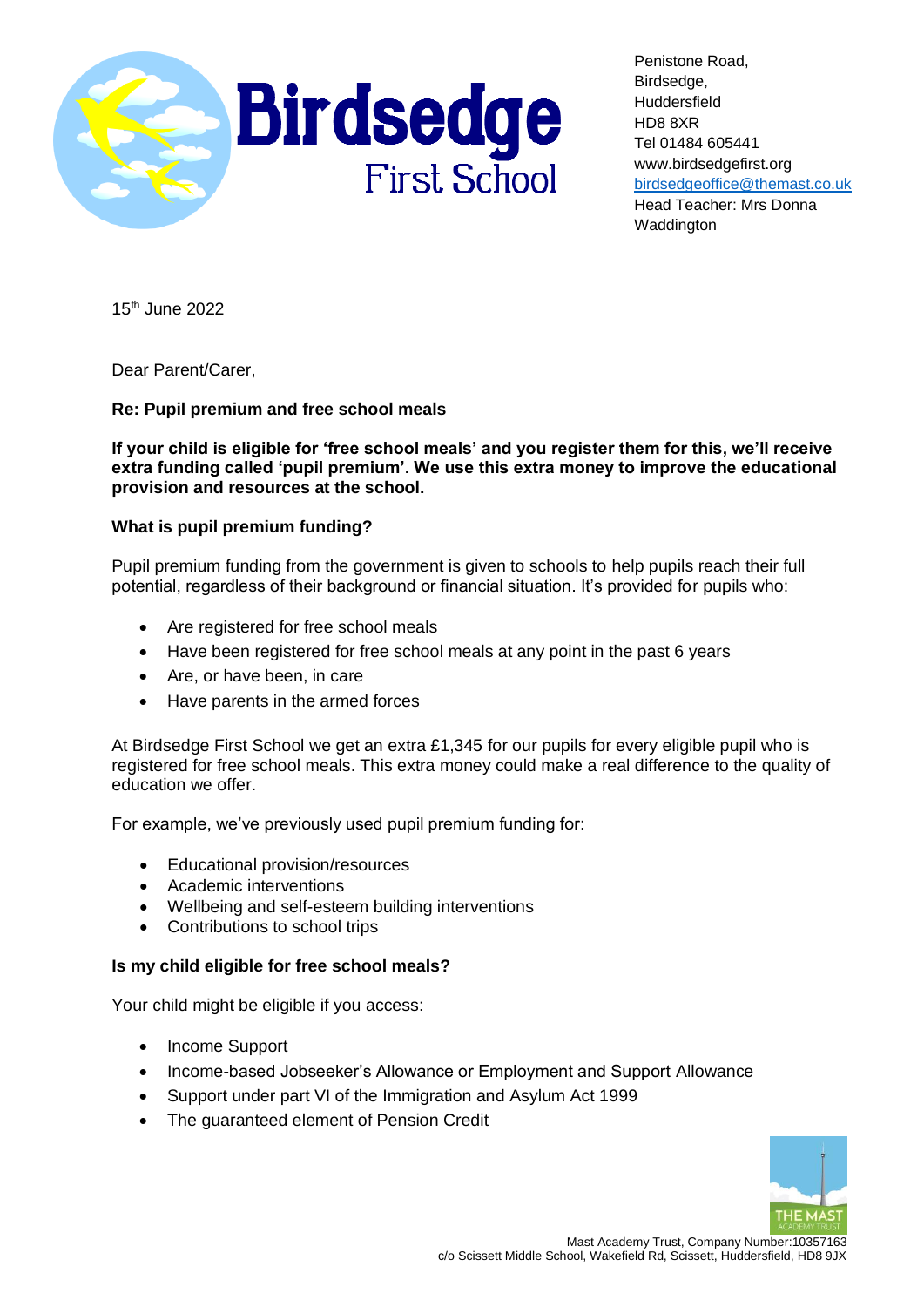- Child Tax Credit (provided you're not also entitled to Working Tax Credit and have an annual gross income of no more than £16,190)
- Working Tax Credit run-on
- Universal Credit, provided you have an annual net earned income not exceeding £7,400 (£616.67 per month)

## **Universal infant free school meals**

Currently, pupils in reception, year 1 and year 2 are entitled to a free school meal thanks to a different government funding scheme known as universal infant free school meals (UIFSM). You shouldn't confuse UIFSM with free schools meals and the pupil premium.

If your child is in reception, year 1 or year 2 and is eligible for free school meals according to the criteria above, you should still register because we'll receive the extra pupil premium funding.

**Does my child have to eat the free school meals?** No. Pupils who are registered for free school meals don't have to eat them. If you're eligible but you want your child to have packed lunches you should still register because the school will receive the funding which can support your child in other ways.

**How do I register?** You only need to register once at the school. If you think your child might be eligible for free school meals, then please log onto the Kirklees website to make a quick, confidential application.

https://my.kirklees.gov.uk/service/Schools\_and\_education\_\_\_\_Apply\_for\_free\_school\_meals

If you do not have access to the internet, you can also call Kirklees Council on 01484 221000 and ask for their Free School Meals department. Alternatively, please contact the school office, who will assist with any application in complete confidence.

**More information** For more information about pupil premium go to our website, which contains details of how the pupil premium has been spent in the past academic year and how it will be spent this year. If you have any questions or specific concerns, please contact the school office who will connect you to the most appropriate person depending on your specific question.

Kind regards,

Mrs Donna Waddington Headteacher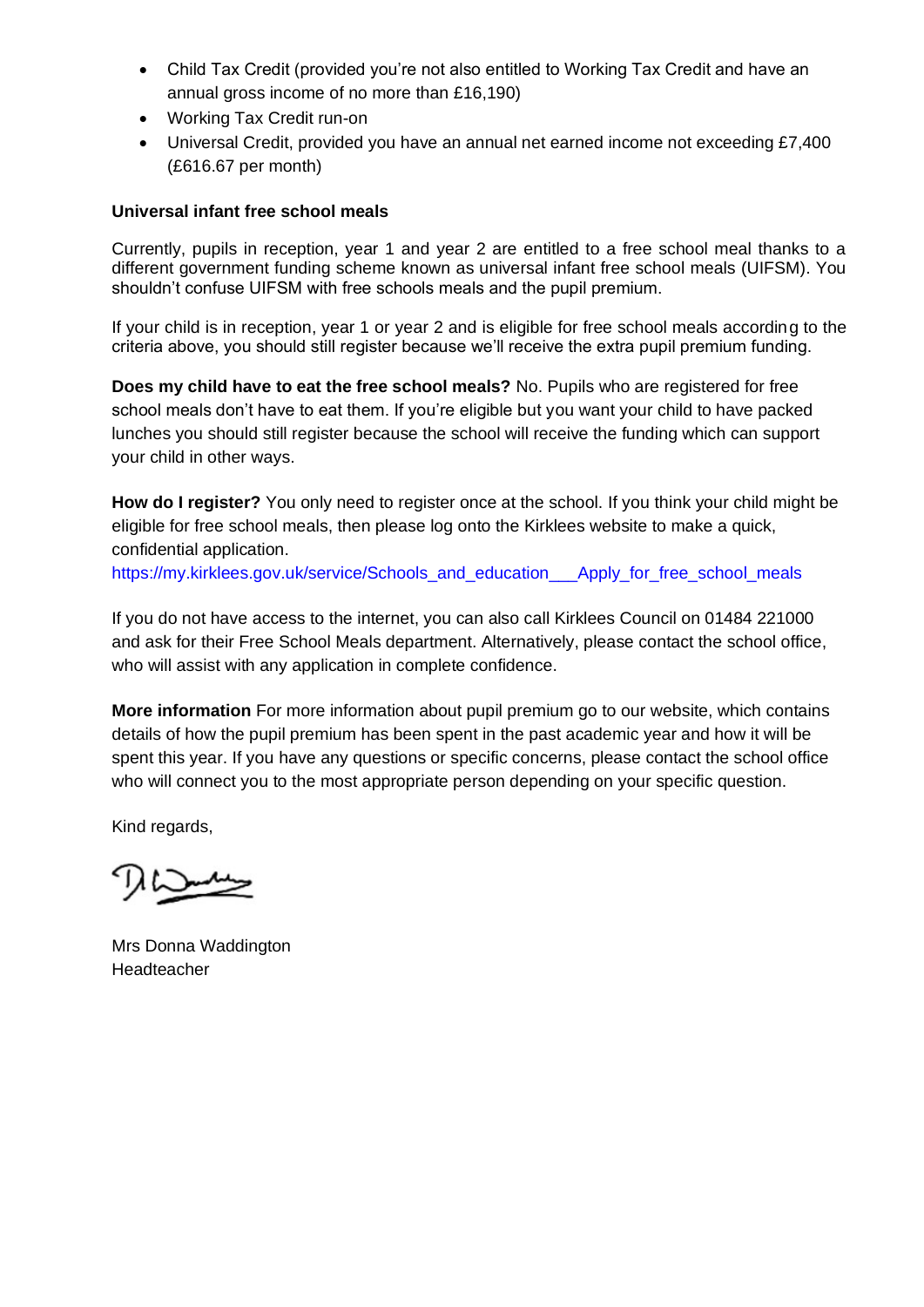

Penistone Road, Birdsedge, Huddersfield HD8 8XR Tel 01484 605441 www.birdsedgefirst.org [birdsedgeoffice@themast.co.uk](mailto:office@birdsedgefirst.org) Head Teacher: Mrs Donna Waddington